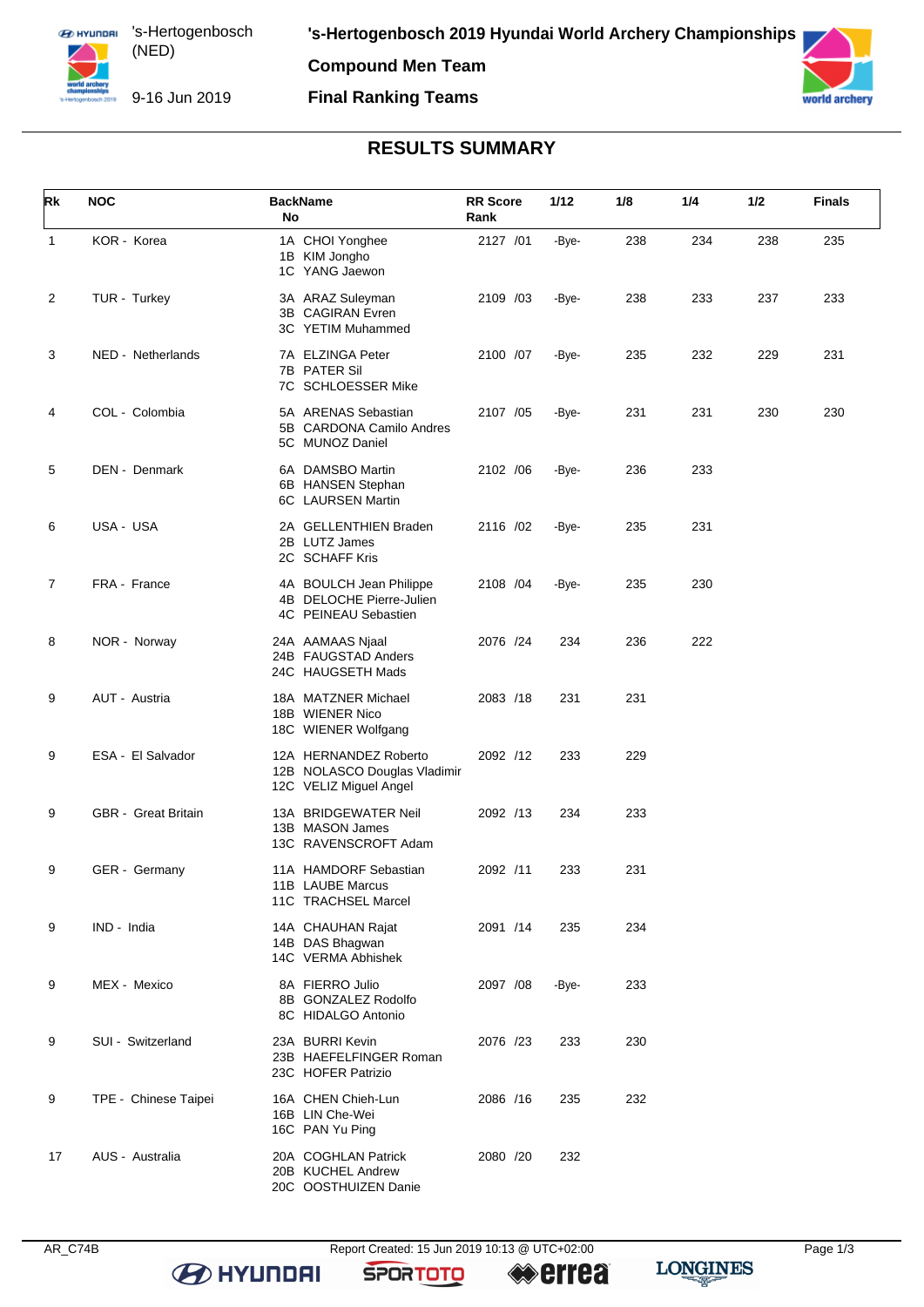**Compound Men Team**

### **Final Ranking Teams**



# **RESULTS SUMMARY**

| Rk | <b>NOC</b>           | <b>BackName</b><br>No                                                                      | <b>RR</b> Score<br>Rank | 1/12 | 1/8 | 1/4 | 1/2 | <b>Finals</b> |
|----|----------------------|--------------------------------------------------------------------------------------------|-------------------------|------|-----|-----|-----|---------------|
| 17 | BEL - Belgium        | 21A FREDERICKX Brend<br>21B KOOLS Jonathan<br>21C KOOLS Reginald                           | 2079 /21                | 229  |     |     |     |               |
| 17 | <b>BRA - Brazil</b>  | 22A ABREU Luccas<br>22B CONRADO BRASSAROTO Bruno<br>22C DE CASTRO GONÇALVES PEREIRA Thiago | 2078 /22                | 230  |     |     |     |               |
| 17 | ESP - Spain          | 19A CANALEJAS TEJERO Victor<br>19B LOPEZ Ramon<br>19C PEREZ GONZALEZ Jesus Jacinto         | 2081 /19                | 229  |     |     |     |               |
| 17 | ITA - Italy          | 9A MIOR Viviano<br>9B PAGNI Sergio<br>9C PAGNONI Federico                                  | 2093 /09                | 230  |     |     |     |               |
| 17 | RSA - South Africa   | 15A BRENT-MEEK Reuben<br>15B DE KLERK Christian Beyers<br>15C ROUX Patrick                 | 2087 /15                | 231  |     |     |     |               |
| 17 | RUS - Russia         | 10A BULAEV Anton<br>10B DAMBAEV Alexander<br>10C KRYLOV Pavel                              | 2093 /10                | 232  |     |     |     |               |
| 17 | SVK - Slovakia       | 17A BOSANSKY Jozef<br>17B BUZEK Vladimir<br>17C PAVLIK Marcel                              | 2085 /17                | 226  |     |     |     |               |
| 25 | CAN - Canada         | 25A NOTT Robert<br>25B TAYLOR Austin<br>25C VON RICHTER Brendan                            | 2074 /25                |      |     |     |     |               |
| 26 | LUX - Luxembourg     | 26A BEGA Timo<br>26B HOCEVAR Arnaud<br>26C SEYWERT Gilles                                  | 2074 /26                |      |     |     |     |               |
| 27 | INA - Indonesia      | 27A AKBAR Yoke Rizaldi<br>27B RINDARTO Muhamad Rindarto<br>27C WARDHANA Prima Wisnu        | 2072 /27                |      |     |     |     |               |
| 28 | CZE - Czech Republic | 28A PEROUTKA Ondrej<br>28B REITMEIER Filip<br>28C VANEK Martin                             | 2071 /28                |      |     |     |     |               |
| 29 | PUR - Puerto Rico    | 29A ALVARADO Bryan<br>29B CRUZ Christian<br>29C PIZARRO Jean                               | 2069 /29                |      |     |     |     |               |
| 30 | SWE - Sweden         | 30A BORGSTROM Hampus<br>30B LIMÅS Joakim<br>30C STROMBERG Linus                            | 2068 /30                |      |     |     |     |               |
| 31 | MAS - Malaysia       | 31A JAFAR Syahrizan<br>31B MAZUKI Mohd Juwaidi<br>31C RUSLAN Zulfadhli                     | 2056 /31                |      |     |     |     |               |
| 32 | KAZ - Kazakhstan     | 32A KARABAYEV Akbarali<br>32B KARABAYEV Rustam<br>32C KHRISTICH Sergey                     | 2054 /32                |      |     |     |     |               |
| 33 | POL - Poland         | 33A GORCZYCA Krzysztof<br>33B PRZYBYLSKI Lukasz<br>33C WOJTAS Jan                          | 2048 / 33               |      |     |     |     |               |
| 34 | NZL - New Zealand    | 34A BARCLAY Marcus<br>34B SHEERIN Dean<br>34C VAN TONDER Riku                              | 2046 /34                |      |     |     |     |               |

AR\_C74B Report Created: 15 Jun 2019 10:13 @ UTC+02:00

**SPORTOTO** 

**errea**